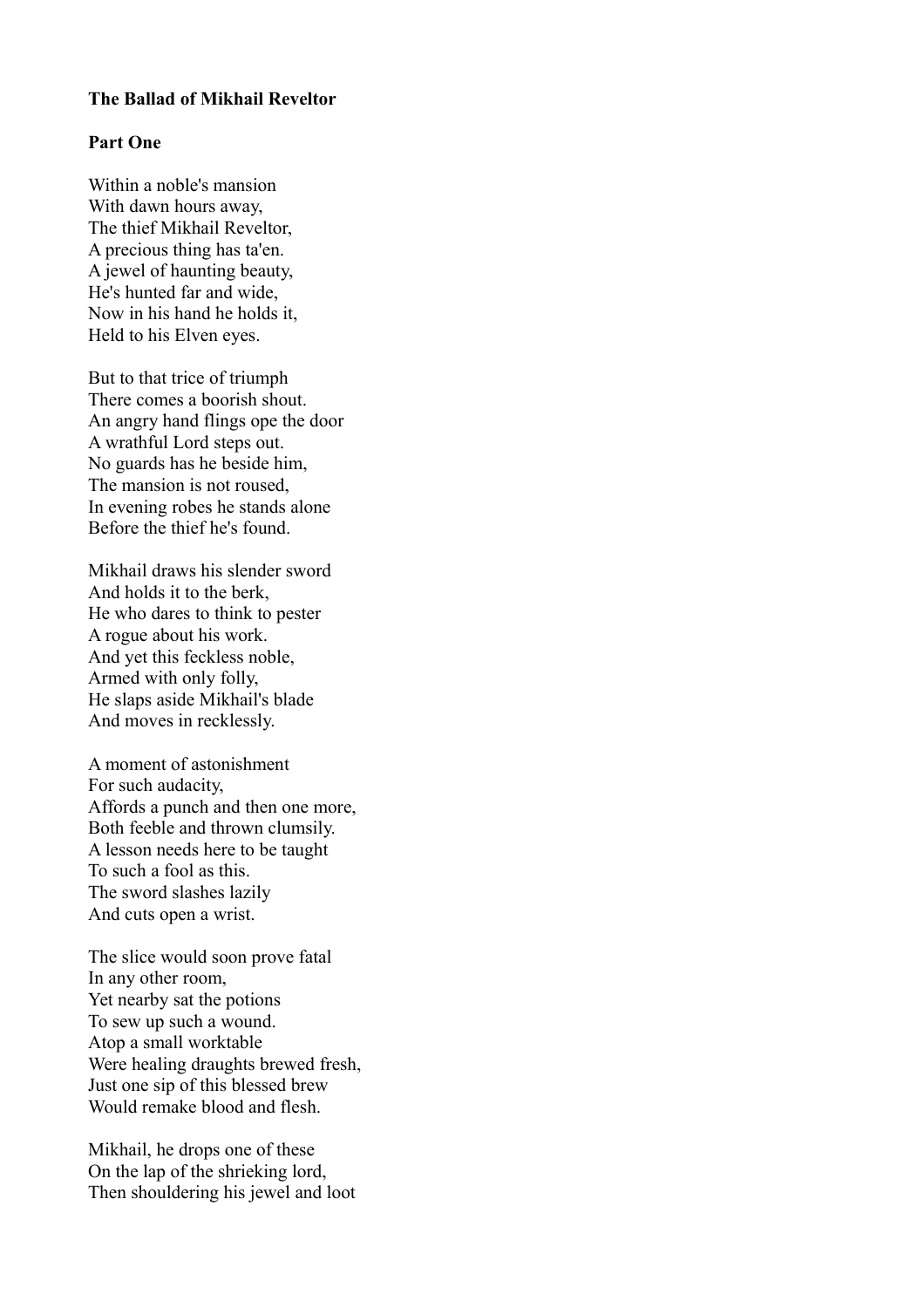He walks straight out the door. Through the window, down the vines Which clung tight to one wall, Mikhail flitters shadow-like And flees from one and all.

'Neath the moon and quick as rain Mikhail flies swift through the street, Until he comes to inn and bed And falls upon the sheets; But ere the rogue can fall asleep To wake in triumph's light, A mighty blow smites on his door Which breaks before such might.

Five men, all armed, all charge inside Seizing sword and elf and jewel. They wear the cloaks of city guards And look fittingly cruel. They beat and bind their prisoner, They take all that he has, Until at last one thinks to speak, His gravelled voice is glad.

'Here it ends you thieving shite, You've vexed your final house, Know you who you slew this night? Know you his pregnant spouse? Would that I could end you here But I'm a man of law. So we shall let the courts decide The fate you have in store.'

Mikhail makes to answer But a halter stops his tongue. Thus in his mind he silent cries: 'No murder have I done! I left the potion by the man, He surely must have drank, And how are you swine here so soon?' This whole scene truly stank.

Out the inn and o'er the streets They drag the pinioned thief. Pointed stone and broken glass, These cause his legs much grief. Into a cell they fling him With mocking barbs and kicks. Bound and gagged they keep him, Wary of his tricks.

## **Part Two**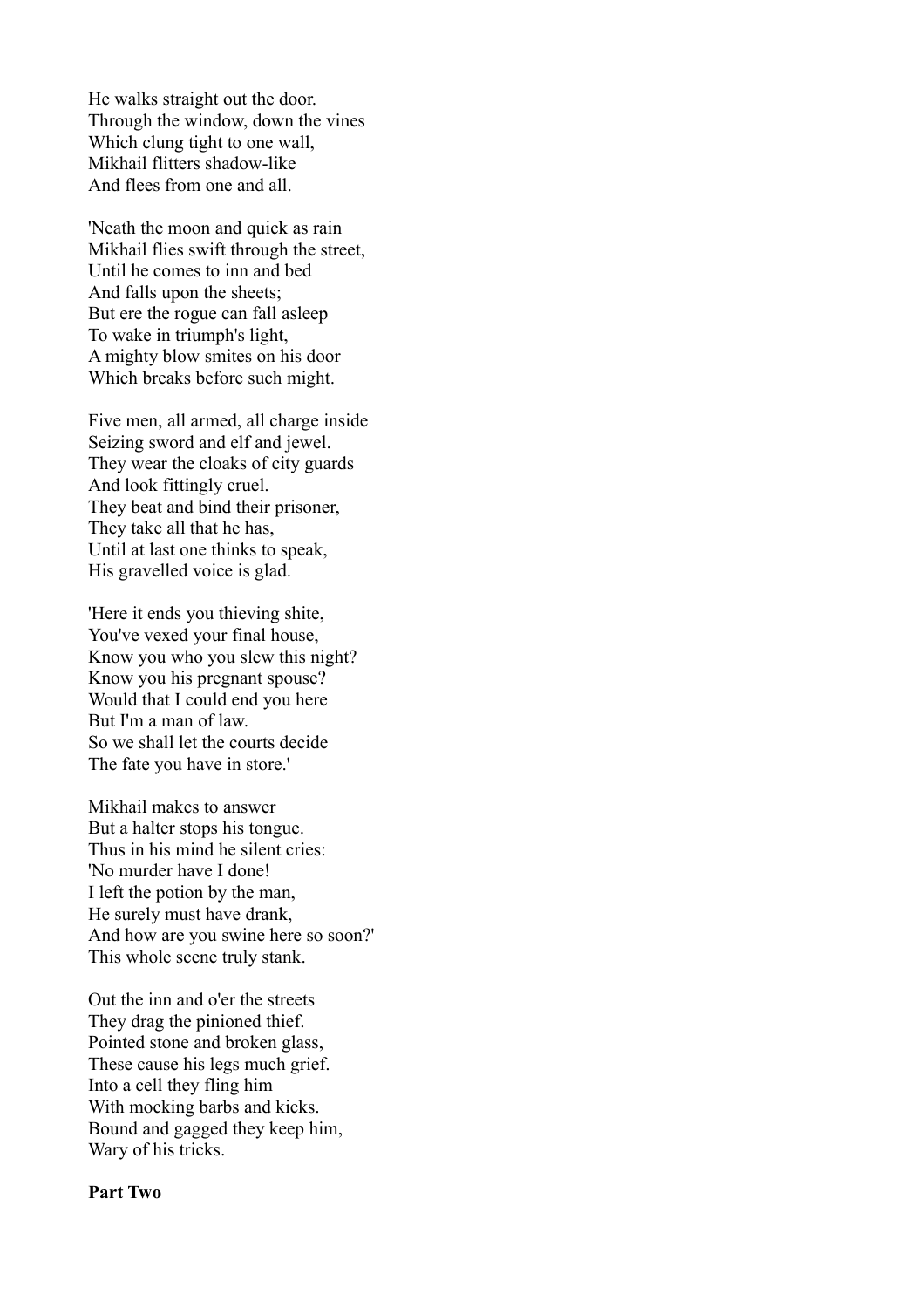The trial starts at the break of day, Mikhail mostly spectates, Hung in a cage to hear old men Their fool-accusations dictate. He's charged foremost with homicide, That deed he did not do. Twas not his fault the Lord he snicked Had chanced to die, the fool.

A thousand thefts are spoken of, Almost a third are lies. The court is keen to list his sins, He does not much care why. The sentence comes, at last, at dusk: To spend all of his days In darkness 'neath Light's city, To live and die in chains.

There was more than he could see To this sham of a trial, Someone had contrived his fall And likely planned a while. Yet this scheme was tomorrow's problem, Today he must get free. The best chance he would likely find Once they were out at sea.

With patience, he endures the jeers, Led hooded passed the crowds, Who'll always watch a convict pass And howl their swine-scorn loud. He smells the salt blend with the air, He hears the creaking masts. The ground gives way to a plank's tilt, And soon he'll have his chance.

The hood is pulled off once aboard A ship cleaner than most. A brace of guards stand at each side And liberally boast. 'The sky you'll never see again, You've lost the sun and moon. You'll spend your days twixt dungeon walls We'll place you in quite soon.'

Down in the hold, there sits a cage Whose like he's never seen, Smooth and solid walls he marks Where bars there should have been. Inside they chain up both his arms And slam the door behind.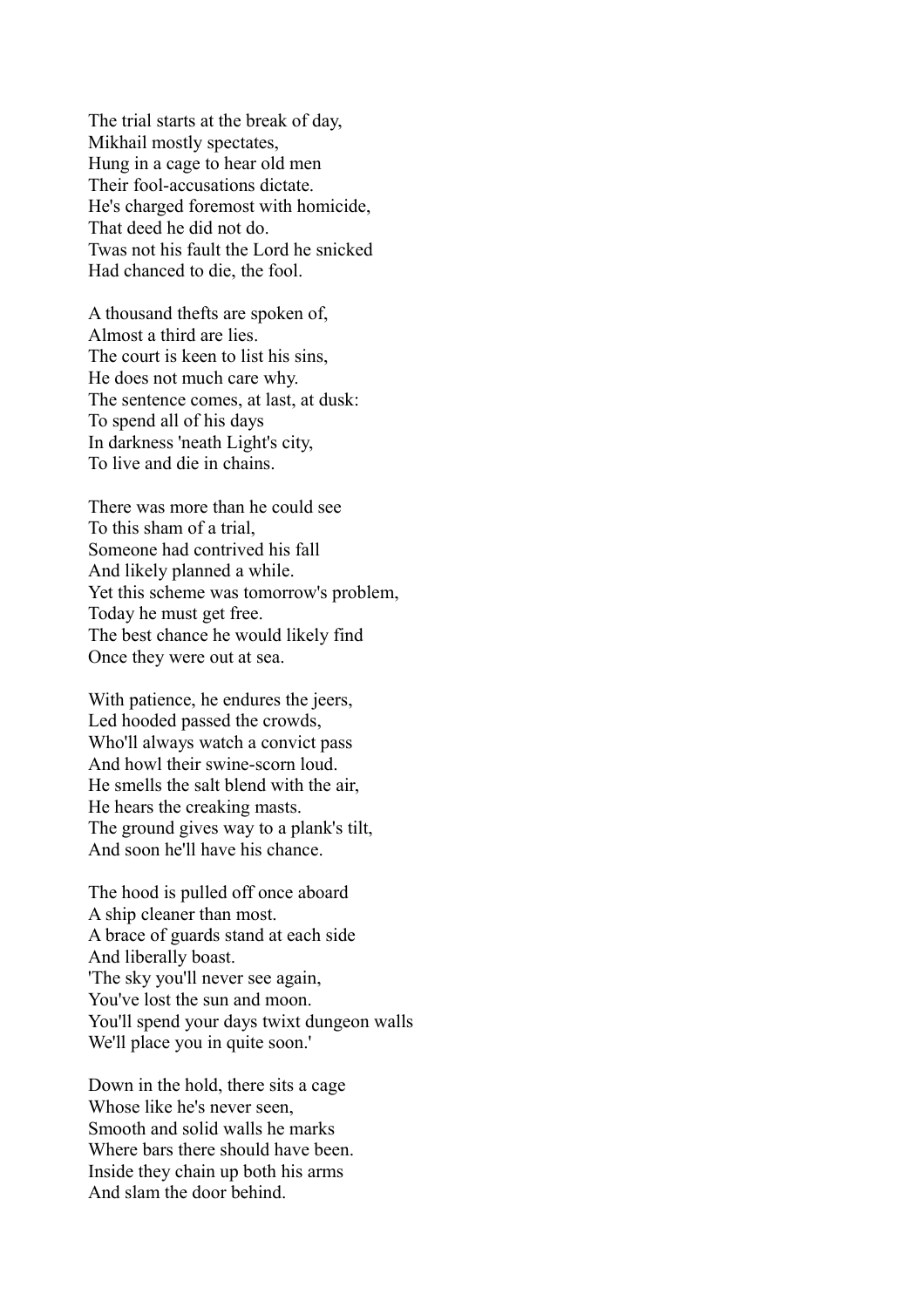Scant's the light and grim the air, No easy flight he'll find.

'Welcome friend.' A woman says A few feet off from him. He sees a fair yet fearsome face E'en though by shadows dimmed. 'I am sorry to see you here, In this cage of my design, Misused by these filthy law-men, Like this ship which once was mine.

'I am Captain Esmerelda, This was the Ebony Emerald. This cage was meant for captives Whose kin would buy them back with gold. There is no lock to probe within, There's no weak point to clout. Irony is not my friend, For I left no way out.'

'Despair ill suits a Captain's voice.' Mikhail replies with cheer. 'Prithee loan me that hairpin And I'll bear us from here. This is a clever cage in truth But there's always a flaw. In due course, it shall know defeat By Mikhail Reveltor.'

She leans to grant the pin he seeks But hope she cannot give. So certain's she that all is lost, In chains e'remore to live. But soon enough the elf's two chains He's picked with pin and teeth. Yet the door must fall to smite The Pirate Captain's grief.

It is the work of several days With hairpin and re-purposed chain Working at the feeding hatch, A task which looks in vain. But Elven patience and resolve Should never be dismissed. Mikhail comes to know this door And how it does resist.

In time he knows just where to pull With one of his two chains Fed through the broken hatch's gap, A wider gap to gain.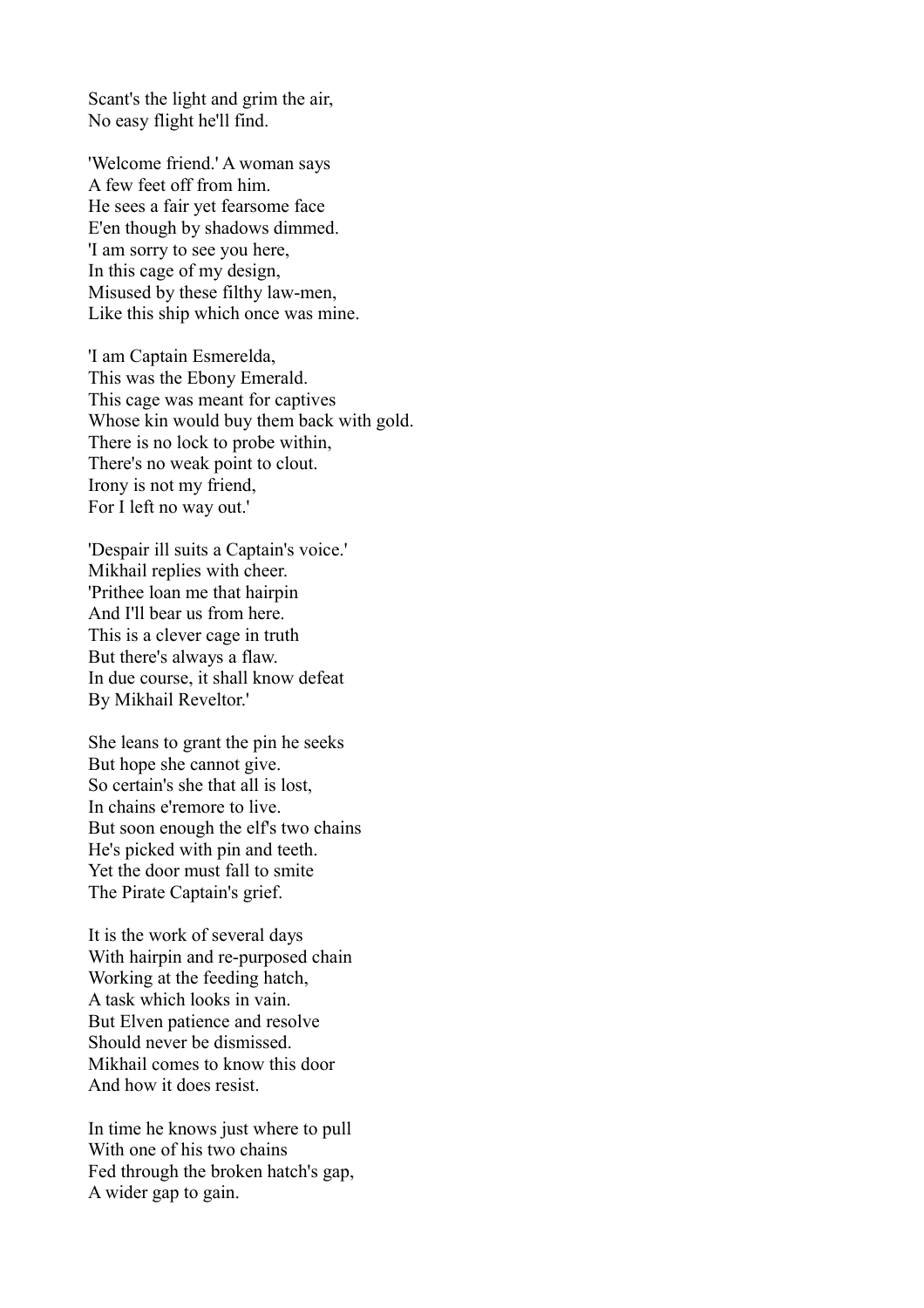The door can hold fast less and less As Mikhail fights on. Hard-earned leverage he wields And soon the battle's won.

Esmerelda looks, wide-eyed, To see her cage destroyed. But soon her mind turns to revenge, Of grief, she's now devoid. Yet they are just two stood alone Against hundreds of crew, Weaponless, weary and half-starving, What can they hope to do?

## **Part Three**

Cautiously they sneak above To spy the state of things. Late evening it must be, judge they, By snores and hammock swings. Discarded swords and uniforms They take and don with haste, And then they seek two sleeping fools, To take up their former space.

Such a ruse won't work for long But still might buy them time, Enough perhaps to get away If the coast should come nearby. As they search the snoring snipes, One stirs and bolts upright. He quickly spots the brace of rogues By moon and candlelight.

'By the depths Captain, it's you!' a joyful voice does whisper. Whoe're this is they're overjoyed To see this 'scaped prisoner. Esmerelda soon does mark In barely fitting sailor's weeds One of her recent pirate crew, Who chortles on with glee:

'When the guards snuck on the ship Whilst most of us did revel Your faithful crew ashore contrived To sneak on-board as well. We're all here to a man, Captain, Disguised and biding time. Beastly hard it's been to bear The Emerald pack with law-swines.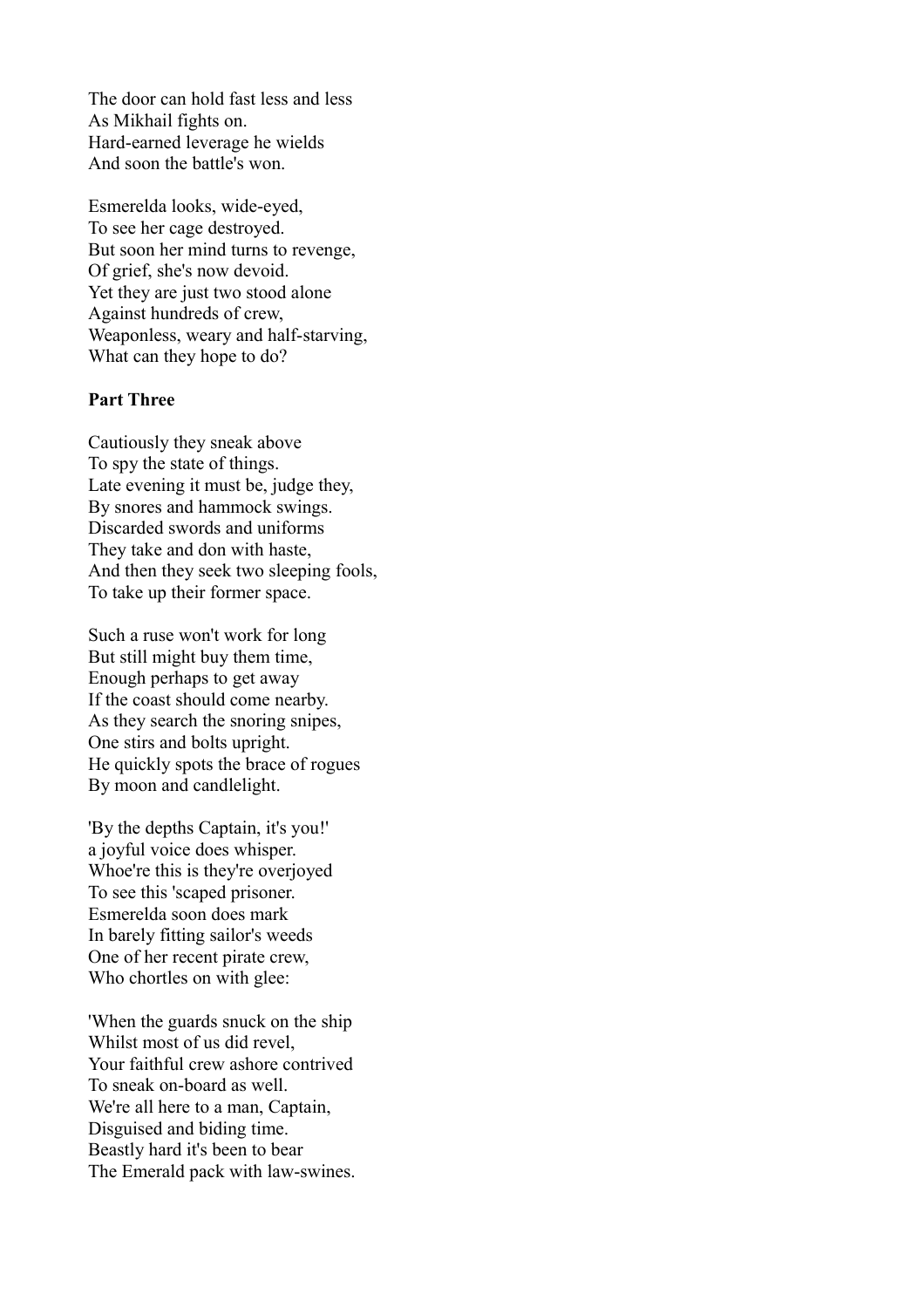'We've searched for means to set you free, But the cage's key eludes us. A moot point, Captain, now you are free And once more may command us.' Esmerelda claps his shoulder And grins from ear to ear. Mikhail too is more than pleased, Revenge may well be near.

'Get you 'bout our own, my friend.' The 'Emerald's Captain says. 'Tell them to prepare to strike Our ship we'll soon regain. Tell them to await my sign, Which they'll all know, fret not. Tell them they're to fight like fiends Till victory's our lot.'

The pirate nods and bows and flees, And Mikhail Reveltor With swift Elven softness Binds the crew to their beds as they snore. Next, casual as they please, The two ascend to the main deck And climb the rigging to the nest And find a man and break his neck.

The body lands with a red thump, First blood goes to the pirates. 'At them my lads and lasses! Cut down these skulking hen-hearts!' A roar sounds across the deck And spreads throughout the ship. From nowhere comes this mad attack On those whose vigilance slipped.

Those who slept wake up tied up And not a one breaks free. Those awake are caught off guard And face a butchery. Mikhail wastes no time but flies Back down to join the fray. By his hat he marks the Captain And him resolves to slay.

But then his eyes must widen To a surprising sight. For his own sword the Captain holds, The Elf-wrought hilt gripped tight. The sword he stole is clumsy, Oversized and weak, But it would serve him just this once,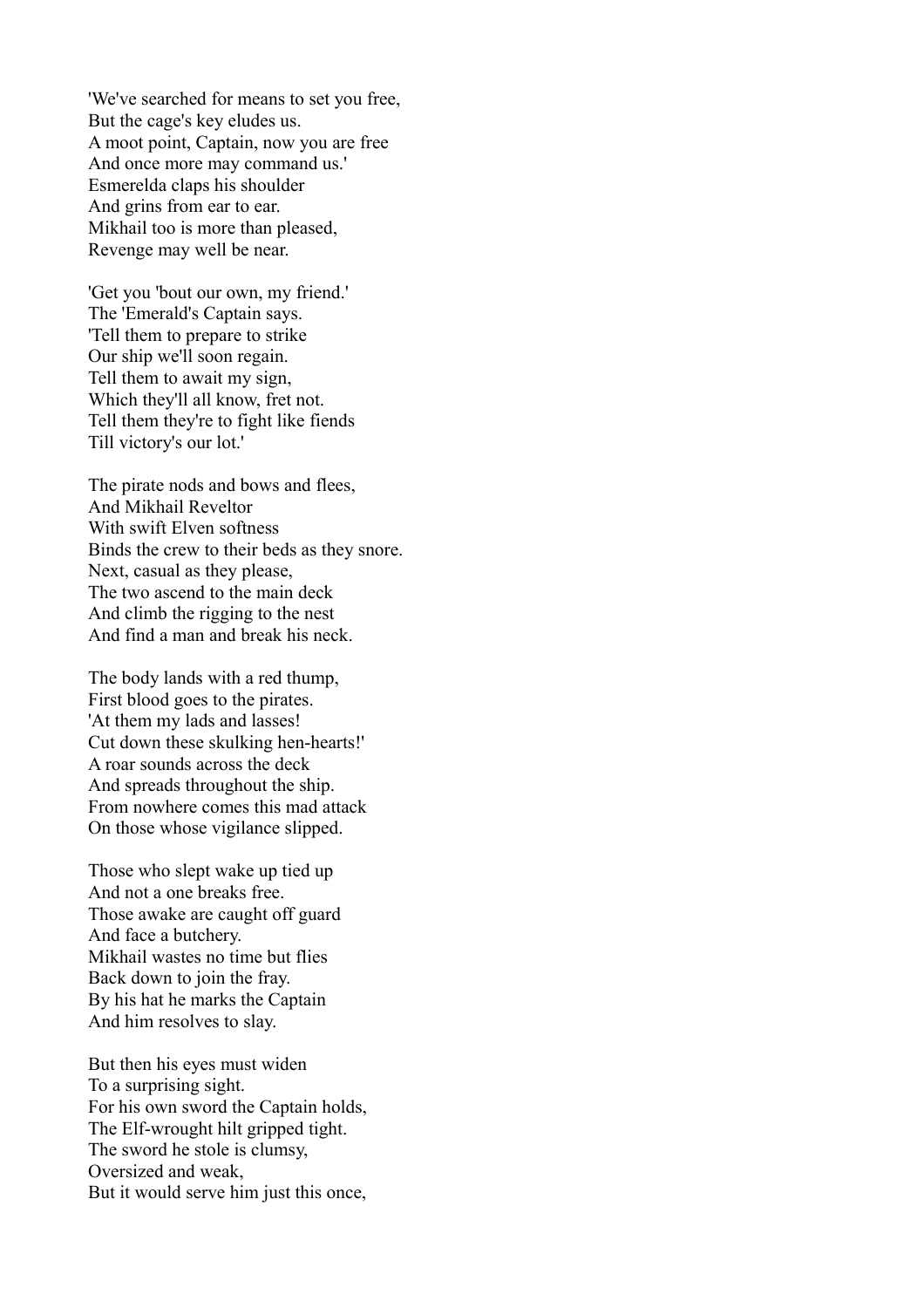The Captain's end to seek.

He leaps up the steep staircase And calls a challenge out. The Captain turns and scowls and then A haughty voice does shout: 'We should have killed you back at home, Your crimes deserve no less. But here and now I'll make an end, If you'll not submit to arrest.'

Mikhail spins his sword and says With cold, impatient voice: 'You should have left me well alone But now you've made your choice. I never did the murdering Which the courts ruled I had done, Yet here we are and now I swear That I will spare no one.'

The Captain fights with practised grace, He has a fencer's skill. The Elven blade well suits his form But Mikhail fights to kill. He cuts the man from balls to beak And looses foulsome gore. The Captain's feathered hat falls free And rolls off overboard.

No sooner has this deed been done Than a howl comes from behind. He turns and sees an officer, Too close, rage in his eyes. A sword is raised to split his head, There's no time to react. But sure as shot, his foe falls dead, A bolt stuck in his back.

'Now we're even!' Comes the call From halfway up the mast. Esmerelda waves her crossbow, Mikhail bows and laughs. The ship is theirs in short order, The crew who fought are slain. The Ebony Emerald is steered By pirate hands again.

The rogues and Captain find they've won Fine store of food and weapons, And prisoners whose luckless fates It's best to not dwell upon. Mikhail is surprised once more